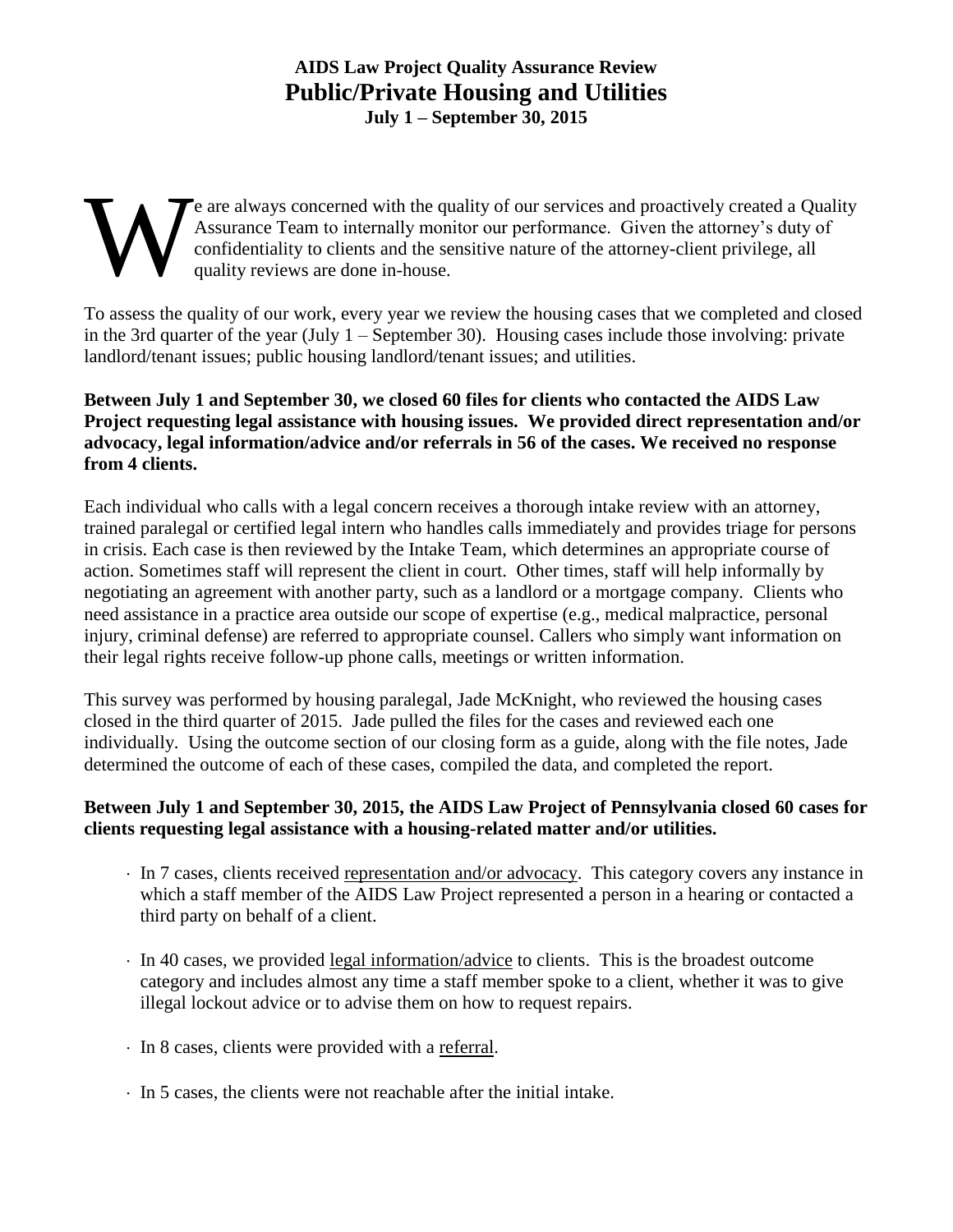# **Public and Private Landlord Tenant Issues 37 Cases**

## Representation and/or Advocacy

We represented 3 clients in municipal court who were facing eviction. 1 client signed a judgment by agreement and found a new place to live. 1 client signed an agreement, but missed a scheduled payment. We were able to renegotiate the agreement to give the client more time to vacate the unit. 1 client was threatened with eviction based on the property manager's allegation that he owed \$3,728 in back rent. We successfully represented the client in municipal court by producing proof that neither the client nor his subsidy provider had missed a payment and the landlord withdrew the case.

We also successfully represented 1 client at an informal hearing who was facing a housing subsidy termination because of a dispute with her landlord. With her subsidy intact, she moved to a new place.

### Legal Information/Advice

We provided legal information/advice to 19 clients who had questions about eviction. We advised these clients about the eviction process, stressing that landlords cannot lock out tenants without notification and a municipal court hearing. We also explain the timeline of proceedings, so that tenants who wish to move will know the relevant deadlines. In addition to providing basic information, we also check the municipal court docket to determine whether the landlord has a license to rent and if an eviction complaint has been properly filed. We then provide further assistance as appropriate, based on the client's wishes and the facts of the case.

We also provided legal information/advice to 4 clients about public housing. 1 client received advice on how to apply for a housing transfer. 1 client was advised that a judgment had been entered against him. He failed to pay his rent at a previous residence, which was now impacting his eligibility for Section 8, a subsidized housing program . We instructed him on how to have the judgment marked satisfied, once the debt was paid. We gave 1 client advice on how to obtain an extension of time to use for her Section 8 voucher. The client needed additional time to find a different apartment after her intended landlord rented the unit to another tenant. We explained the eligibility criteria subsidized housing programs to a client whose housing voucher was terminated when his criminal conviction was found at an annual recertification.

## Referral

5 clients seeking representation were referred to other legal services organizations. 1 client called from Allentown which is beyond our geographic scope for housing cases and was referred to legal services in Lehigh County. 1 client called a week before her scheduled hearing and our housing attorney was unavailable. We referred her to the Senior Law Center, as she was eligible for their services. 1 client called after she has missed the deadline for requesting a grievance hearing following a notice of a proposed subsidy termination. We referred her to Community Legal Services, as they have greater success in late hearing requests. 1 client was not eligible for public housing because of a 10-year old arrest for marijuana possession and was referred to Community Legal Services for expungement of her criminal record. 1 client, who was facing eviction from public housing because his son was arrested on a felony drug charge, was also referred to Community Legal Services.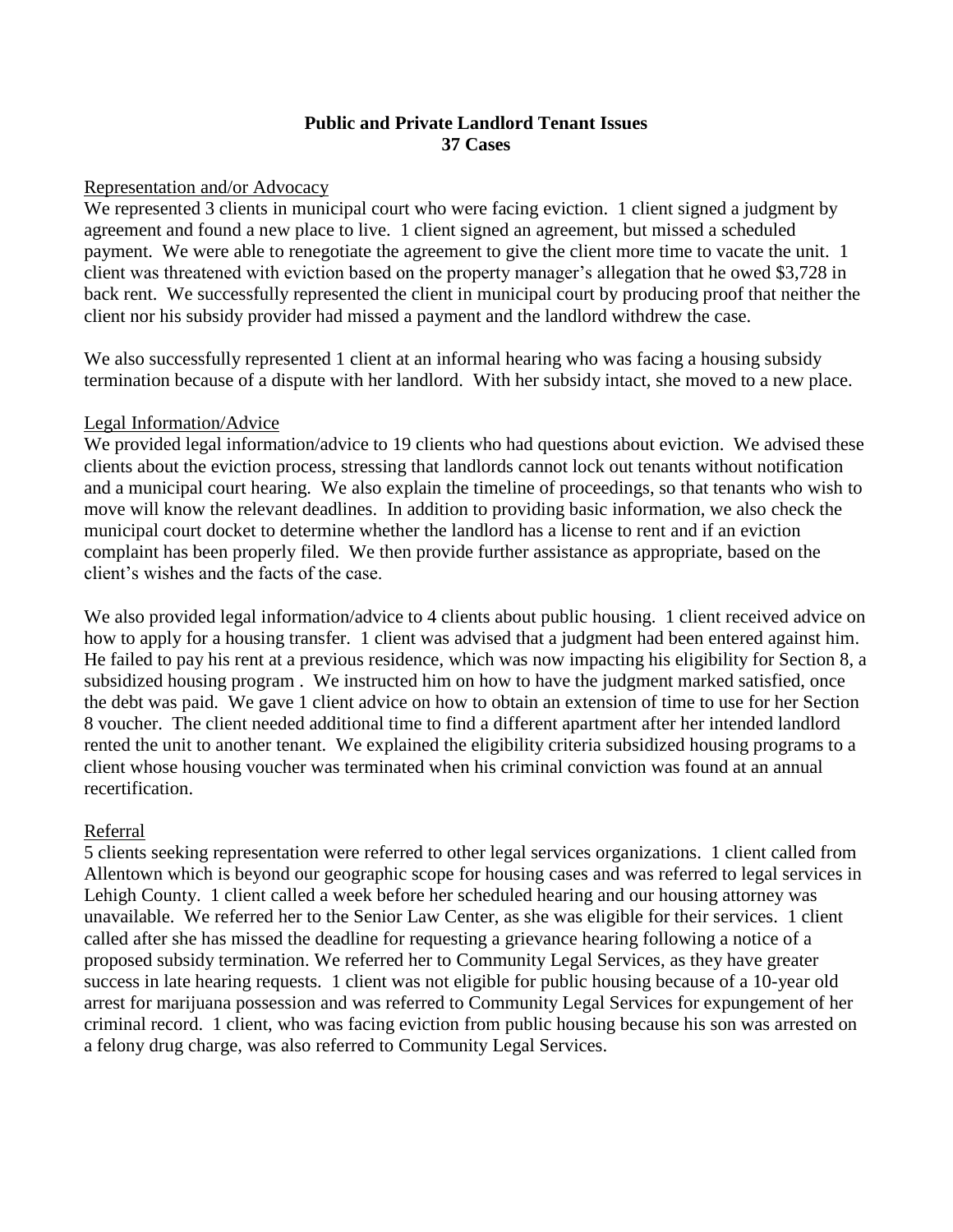### Not Reachable

5 clients called us for assistance with landlord/tenant issues, but did not respond to our phone calls and letter seeking follow-up.

# **Repairs 7 Cases**

### Representation and/or Advocacy

1 client's repair needs were so extreme that we advocated to their housing subsidy provider for a transfer. The client found replacement housing and moved.

## Legal Information/Advice

We provided legal information/advice to 6 clients whose rental units needed repair. We advised these clients of the options of requesting repairs in writing or withholding rent if the landlord does not make the repairs. Tenants are also advised of the option to pay for the repair themselves and deduct the cost from their rent.

# **Security Deposits 2 Cases**

### Legal Information/Advice

2 clients came to us requesting information on obtaining security deposits from former landlords. We provided information that explains the process to request the return of the deposit, the timeframe in which the landlord must comply and instructions for filing in small claims court if it's not returned.

## **Miscellaneous Landlord/Tenant Disputes 6 Cases**

#### Legal Information/Advice

1 client was living in a family home, and was asked to leave by another family member. The client was advised that if any is money is paid for the housing, then a landlord-tenant relationship is created and it is illegal for a landlord to lock out a tenant without a court order. A locked out tenant can contact the police to be let back in. 2 clients were given information on rent-to-own agreements. 1 client's landlord refused to sign his application for a state-sponsored rent rebate program. The client was advised to bring the application to our office to be notarized, which is an acceptable alternative to a landlord's signature.

## Referral

1 client was involved in a dispute with a neighbor and was referred to the Philadelphia Human Relations Commission. 1 client could not be served by our office because of a conflict of interest with an existing client.